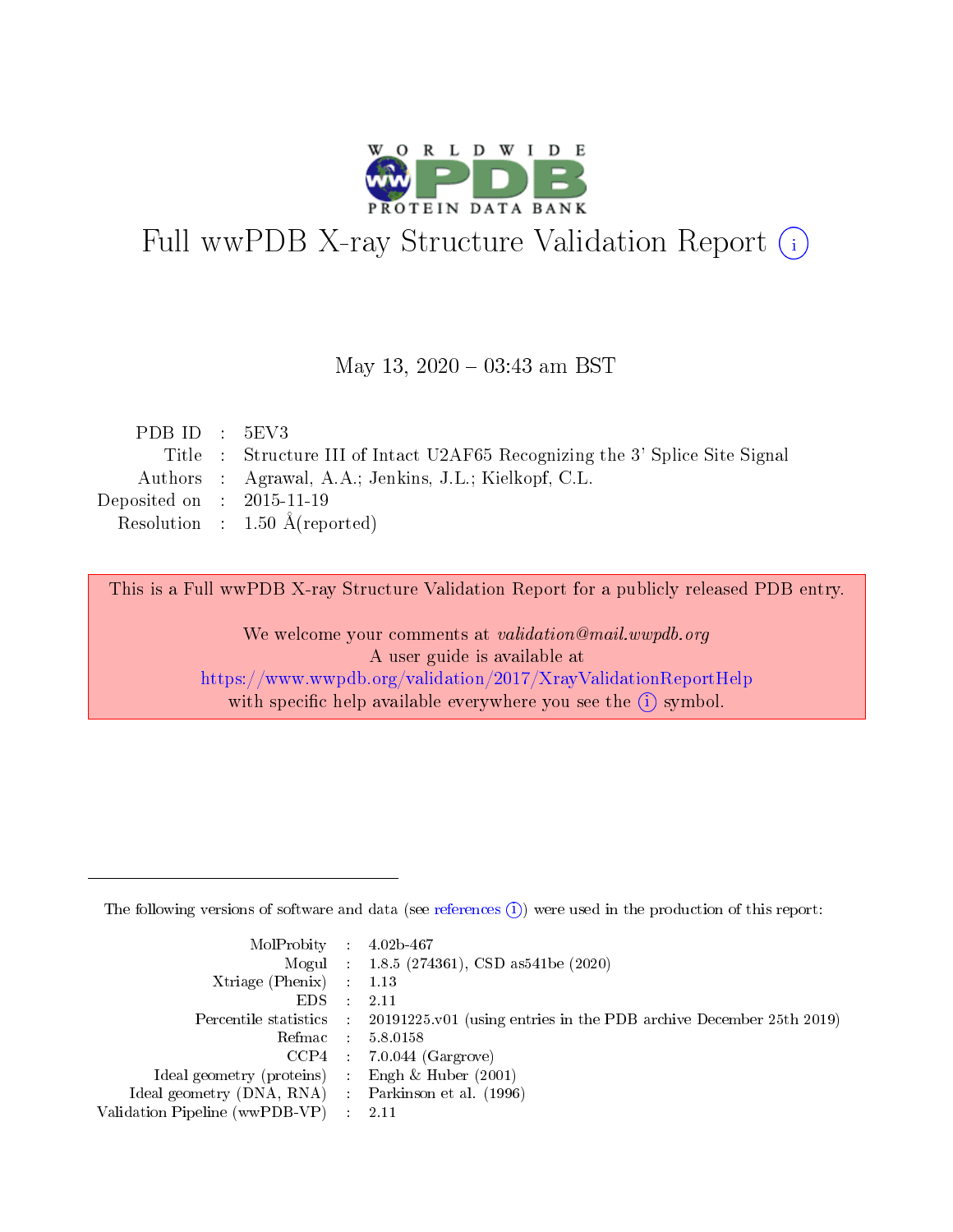# 1 [O](https://www.wwpdb.org/validation/2017/XrayValidationReportHelp#overall_quality)verall quality at a glance  $(i)$

The following experimental techniques were used to determine the structure: X-RAY DIFFRACTION

The reported resolution of this entry is 1.50 Å.

Percentile scores (ranging between 0-100) for global validation metrics of the entry are shown in the following graphic. The table shows the number of entries on which the scores are based.



| Metric                | Whole archive<br>$(\#\text{Entries})$ | Similar resolution<br>$(\#\text{Entries},\,\text{resolution}\,\,\text{range}(\textup{\AA}))$ |  |  |
|-----------------------|---------------------------------------|----------------------------------------------------------------------------------------------|--|--|
| $R_{free}$            | 130704                                | $2936(1.50-1.50)$                                                                            |  |  |
| Clashscore            | 141614                                | $3144(1.50-1.50)$                                                                            |  |  |
| Ramachandran outliers | 138981                                | $3066(1.50-1.50)$                                                                            |  |  |
| Sidechain outliers    | 138945                                | $3064(1.50-1.50)$                                                                            |  |  |
| RSRZ outliers         | 127900                                | $2884(1.50-1.50)$                                                                            |  |  |

The table below summarises the geometric issues observed across the polymeric chains and their fit to the electron density. The red, orange, yellow and green segments on the lower bar indicate the fraction of residues that contain outliers for  $>=$  3, 2, 1 and 0 types of geometric quality criteria respectively. A grey segment represents the fraction of residues that are not modelled. The numeric value for each fraction is indicated below the corresponding segment, with a dot representing fractions  $\epsilon=5\%$  The upper red bar (where present) indicates the fraction of residues that have poor fit to the electron density. The numeric value is given above the bar.

| Mol | Chain   Length | Quality of chain |    |  |  |  |  |
|-----|----------------|------------------|----|--|--|--|--|
|     | 201            | 10%<br>90%       | 7% |  |  |  |  |
|     |                | 38%<br>63%       |    |  |  |  |  |

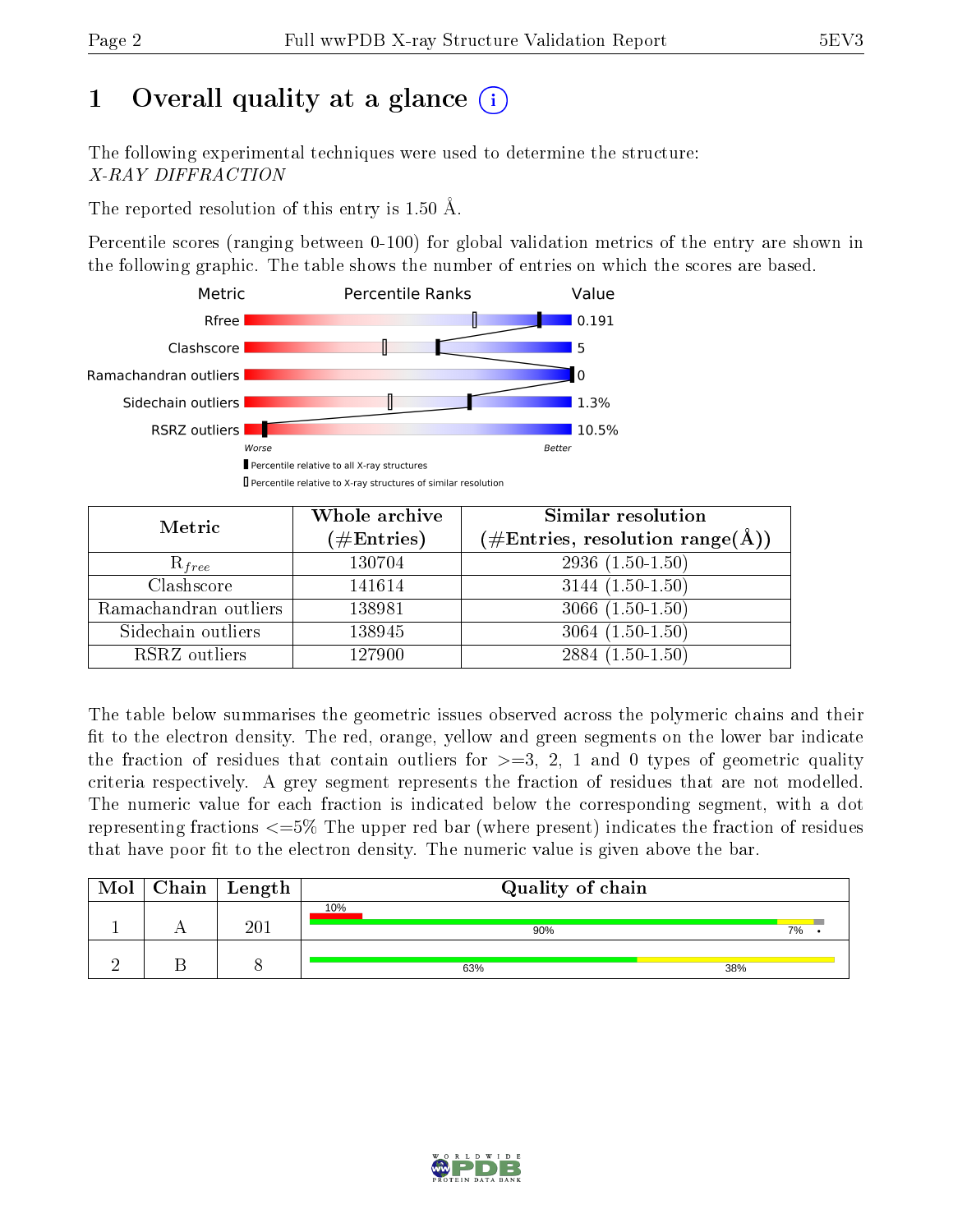# 2 Entry composition (i)

There are 3 unique types of molecules in this entry. The entry contains 3447 atoms, of which 1526 are hydrogens and 0 are deuteriums.

In the tables below, the ZeroOcc column contains the number of atoms modelled with zero occupancy, the AltConf column contains the number of residues with at least one atom in alternate conformation and the Trace column contains the number of residues modelled with at most 2 atoms.

Molecule 1 is a protein called Splicing factor U2AF 65 kDa subunit.

| Mol | Chain      | Residues | Atoms                  |     |      |     |     | ZeroOcc | $\mid$ AltConf $\mid$ Trace $\mid$ |  |  |
|-----|------------|----------|------------------------|-----|------|-----|-----|---------|------------------------------------|--|--|
|     | <u>. .</u> | 196      | $_{\rm Total}$<br>2986 | 957 | .486 | 256 | 279 |         |                                    |  |  |

• Molecule 2 is  $DNA/RNA$  hybrid called  $DNA/RNA$  (5'-R(P\*UP\*U)-D(P\*U)-R(P\*UP\*U)-D  $(P*(BRU)P*UP*U)-3')$ .

| Mol | Chain | Residues | Atoms        |  |  |     |      | $ZeroOcc \mid AltConf \mid Trace$ |  |  |  |
|-----|-------|----------|--------------|--|--|-----|------|-----------------------------------|--|--|--|
|     |       |          | Total<br>198 |  |  | -40 | - 16 | -61                               |  |  |  |

• Molecule 3 is water.

|  | Mol   Chain   Residues | Atoms                 | $ZeroOcc \   \ AtConf \  $ |
|--|------------------------|-----------------------|----------------------------|
|  | 226                    | Total O<br>226<br>226 |                            |
|  | -37                    | Total O<br>37<br>37   |                            |

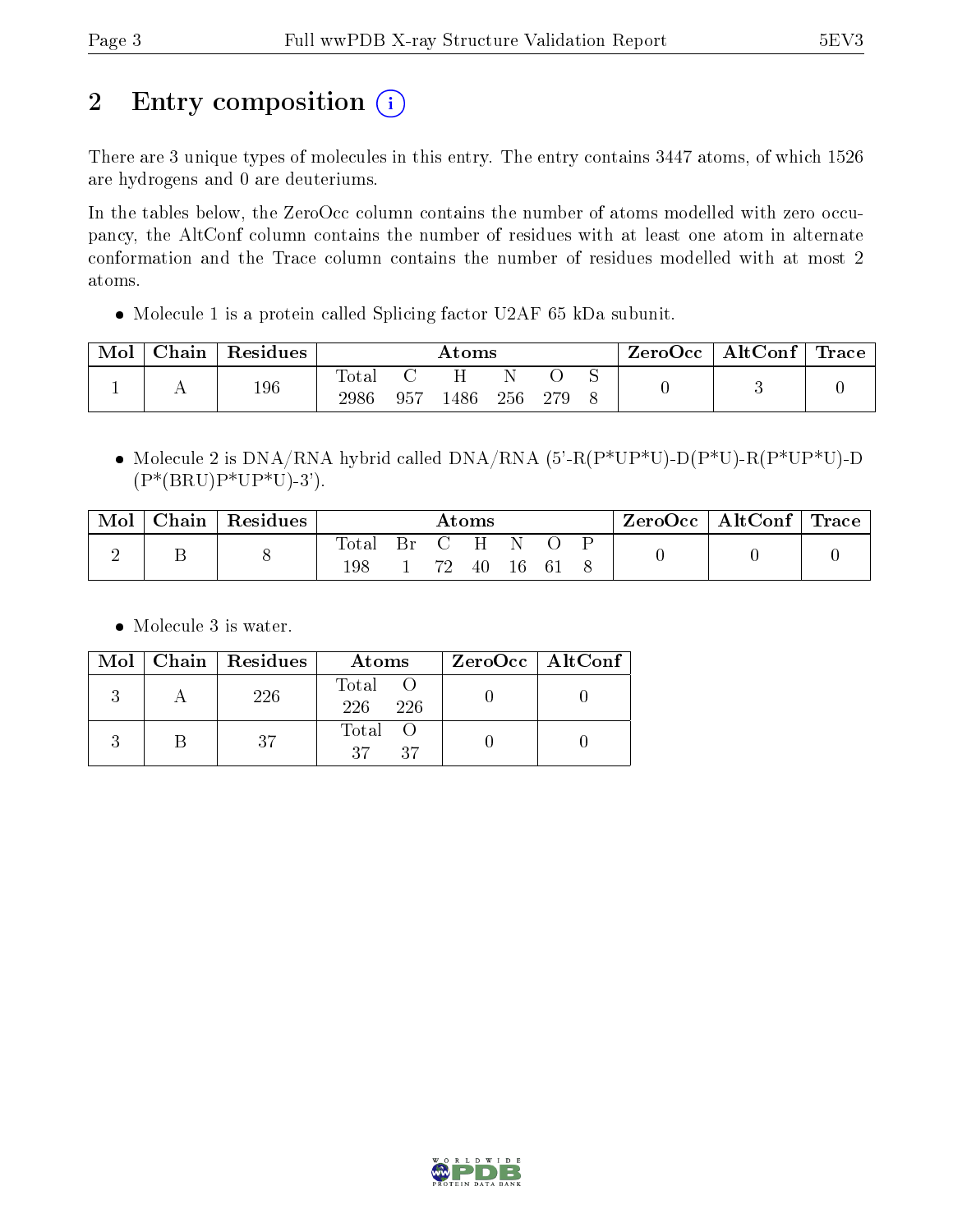# 3 Residue-property plots  $(i)$

These plots are drawn for all protein, RNA and DNA chains in the entry. The first graphic for a chain summarises the proportions of the various outlier classes displayed in the second graphic. The second graphic shows the sequence view annotated by issues in geometry and electron density. Residues are color-coded according to the number of geometric quality criteria for which they contain at least one outlier: green  $= 0$ , yellow  $= 1$ , orange  $= 2$  and red  $= 3$  or more. A red dot above a residue indicates a poor fit to the electron density (RSRZ  $> 2$ ). Stretches of 2 or more consecutive residues without any outlier are shown as a green connector. Residues present in the sample, but not in the model, are shown in grey.

• Molecule 1: Splicing factor U2AF 65 kDa subunit



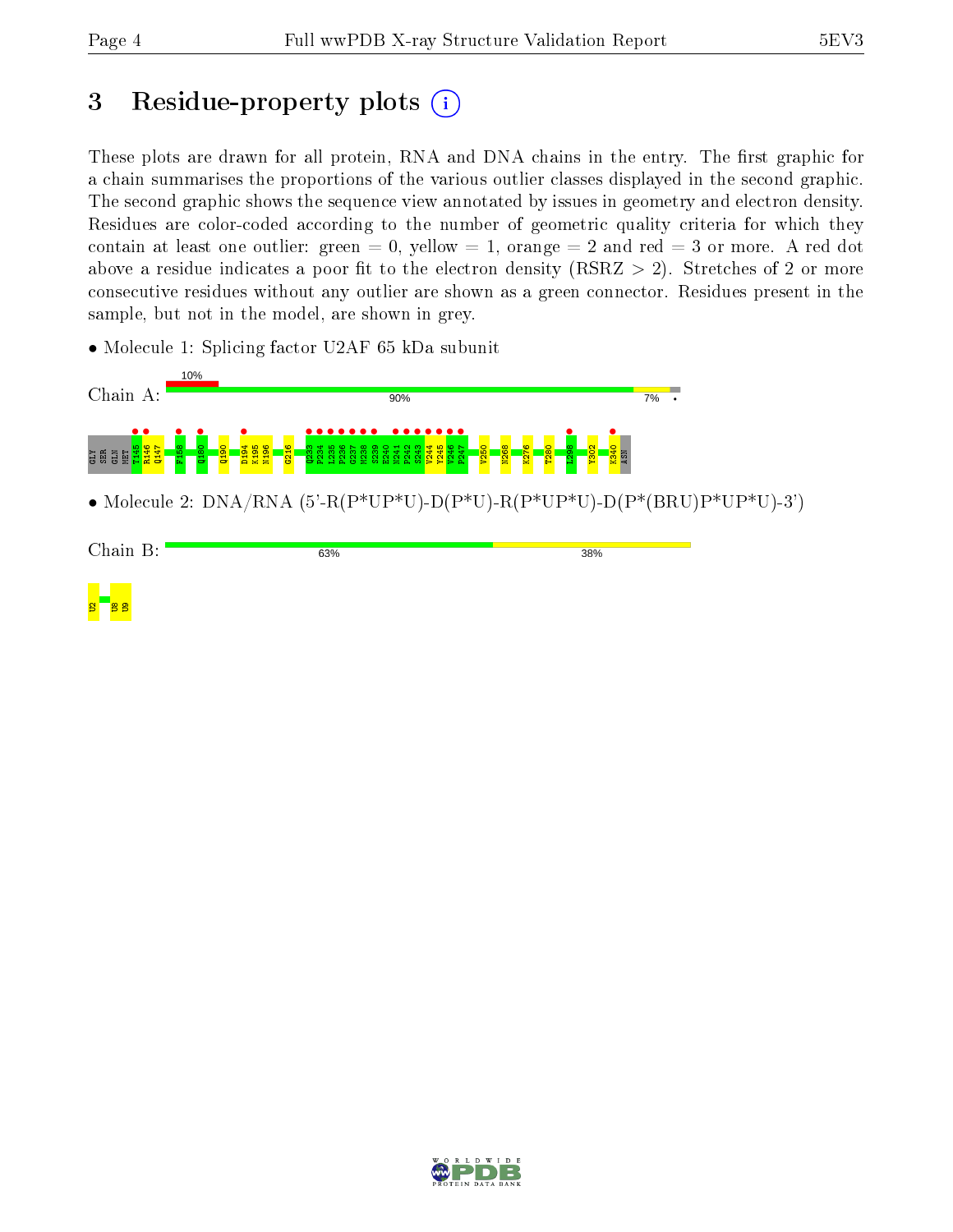# 4 Data and refinement statistics  $(i)$

| Property                                                                 | Value                                             | Source     |
|--------------------------------------------------------------------------|---------------------------------------------------|------------|
| Space group                                                              | P 21 21 21                                        | Depositor  |
| Cell constants                                                           | 62.20Å 77.42Å<br>43.35Å                           | Depositor  |
| a, b, c, $\alpha$ , $\beta$ , $\gamma$                                   | $90.00^{\circ}$<br>$90.00^\circ$<br>$90.00^\circ$ |            |
| Resolution $(A)$                                                         | $32.87 - 1.50$                                    | Depositor  |
|                                                                          | $32.87 - 1.50$                                    | <b>EDS</b> |
| % Data completeness                                                      | $\overline{97.4 (32.87-1.50)}$                    | Depositor  |
| (in resolution range)                                                    | $98.1 (32.87 - 1.50)$                             | <b>EDS</b> |
| $R_{merge}$                                                              | 0.02                                              | Depositor  |
| $\mathrm{R}_{sym}$                                                       | (Not available)                                   | Depositor  |
| $\langle I/\sigma(I) \rangle^{-1}$                                       | 3.22 (at $1.50\text{\AA}$ )                       | Xtriage    |
| Refinement program                                                       | <b>PHENIX</b>                                     | Depositor  |
| $R, R_{free}$                                                            | $0.153$ , $0.186$                                 | Depositor  |
|                                                                          | 0.159,<br>0.191                                   | DCC        |
| $\mathcal{R}_{free}$ test set                                            | 2000 reflections $(5.91\%)$                       | wwPDB-VP   |
| Wilson B-factor $(A^2)$                                                  | 16.6                                              | Xtriage    |
| Anisotropy                                                               | 0.646                                             | Xtriage    |
| Bulk solvent $k_{sol}(\mathrm{e}/\mathrm{A}^3),$ $B_{sol}(\mathrm{A}^2)$ | 0.39, 46.7                                        | <b>EDS</b> |
| L-test for twinning <sup>2</sup>                                         | $< L >$ = 0.48, $< L^2 >$ = 0.32                  | Xtriage    |
| Estimated twinning fraction                                              | $\overline{\text{No}}$ twinning to report.        | Xtriage    |
| $F_o, F_c$ correlation                                                   | 0.97                                              | <b>EDS</b> |
| Total number of atoms                                                    | 3447                                              | wwPDB-VP   |
| Average B, all atoms $(A^2)$                                             | 26.0                                              | wwPDB-VP   |

Xtriage's analysis on translational NCS is as follows: The largest off-origin peak in the Patterson function is  $9.43\%$  of the height of the origin peak. No significant pseudotranslation is detected.

<sup>&</sup>lt;sup>2</sup>Theoretical values of  $\langle |L| \rangle$ ,  $\langle L^2 \rangle$  for acentric reflections are 0.5, 0.333 respectively for untwinned datasets, and 0.375, 0.2 for perfectly twinned datasets.



<span id="page-4-1"></span><span id="page-4-0"></span><sup>1</sup> Intensities estimated from amplitudes.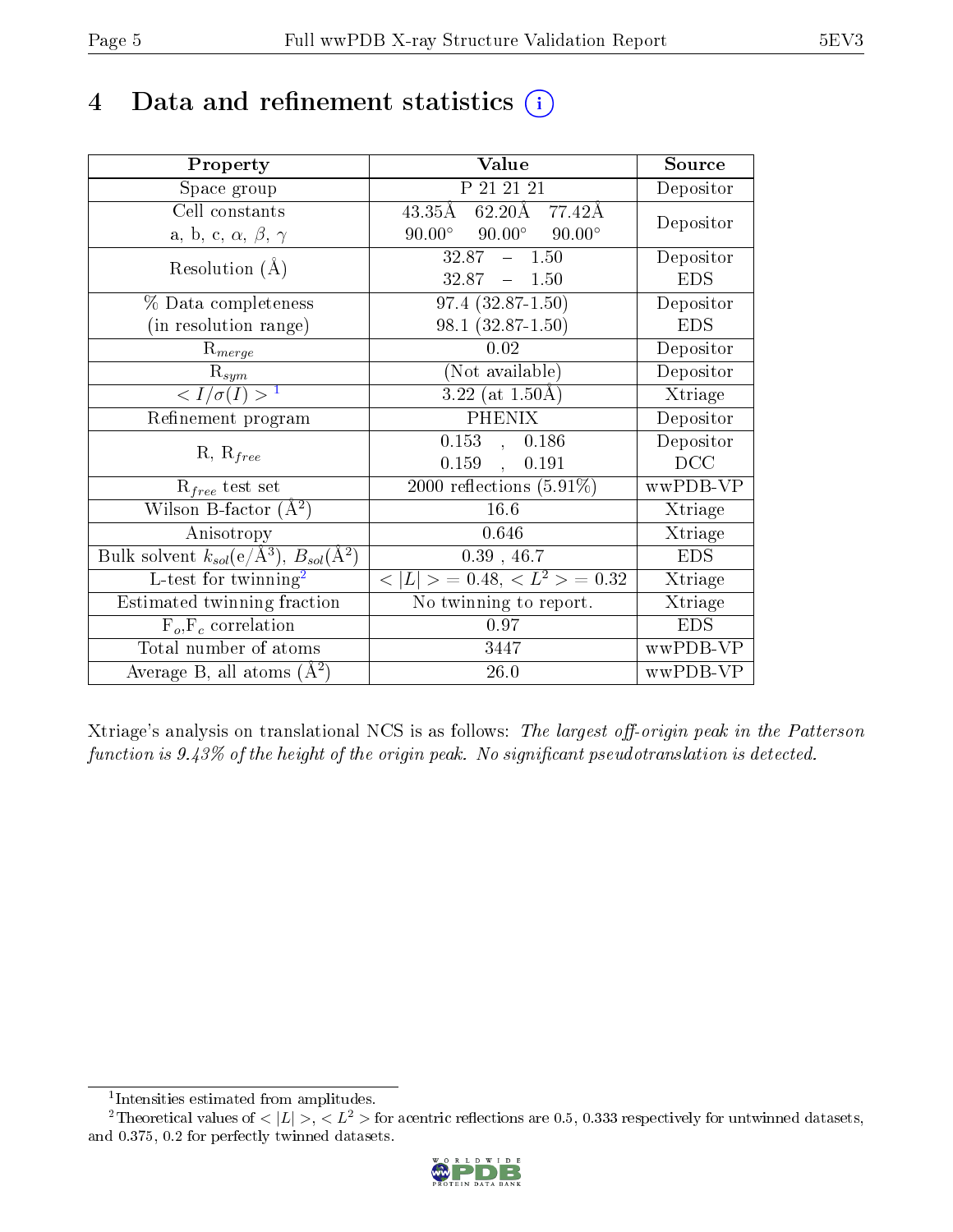# 5 Model quality  $(i)$

## 5.1 Standard geometry  $(i)$

Bond lengths and bond angles in the following residue types are not validated in this section: BRU

The Z score for a bond length (or angle) is the number of standard deviations the observed value is removed from the expected value. A bond length (or angle) with  $|Z| > 5$  is considered an outlier worth inspection. RMSZ is the root-mean-square of all Z scores of the bond lengths (or angles).

| Mol           | Chain |      | <b>Bond lengths</b> | Bond angles |             |  |
|---------------|-------|------|---------------------|-------------|-------------|--|
|               |       | RMSZ | $\# Z  > 5$         | RMSZ        | $\ Z\  > 5$ |  |
|               |       | 0.40 | 0/1539              | 0.64        | 0/2086      |  |
| $\mathcal{D}$ | R     | 0.78 | 0/150               | 1.22        | 0/224       |  |
| AΠ            | A 11  | 0.45 | $^{\prime}1689$     | 0.72        | 0/2310      |  |

There are no bond length outliers.

There are no bond angle outliers.

There are no chirality outliers.

There are no planarity outliers.

### $5.2$  Too-close contacts  $(i)$

In the following table, the Non-H and H(model) columns list the number of non-hydrogen atoms and hydrogen atoms in the chain respectively. The H(added) column lists the number of hydrogen atoms added and optimized by MolProbity. The Clashes column lists the number of clashes within the asymmetric unit, whereas Symm-Clashes lists symmetry related clashes.

| Mol |      | Chain   Non-H   $H (model)$   $H (added)$ |      | Clashes   Symm-Clashes |
|-----|------|-------------------------------------------|------|------------------------|
|     | 1500 | 1486                                      | 1488 |                        |
|     | 158  |                                           |      |                        |
|     | 226  |                                           |      |                        |
|     |      |                                           |      |                        |
|     | 1921 | 1526                                      | 1568 |                        |

The all-atom clashscore is defined as the number of clashes found per 1000 atoms (including hydrogen atoms). The all-atom clashscore for this structure is 5.

All (15) close contacts within the same asymmetric unit are listed below, sorted by their clash magnitude.

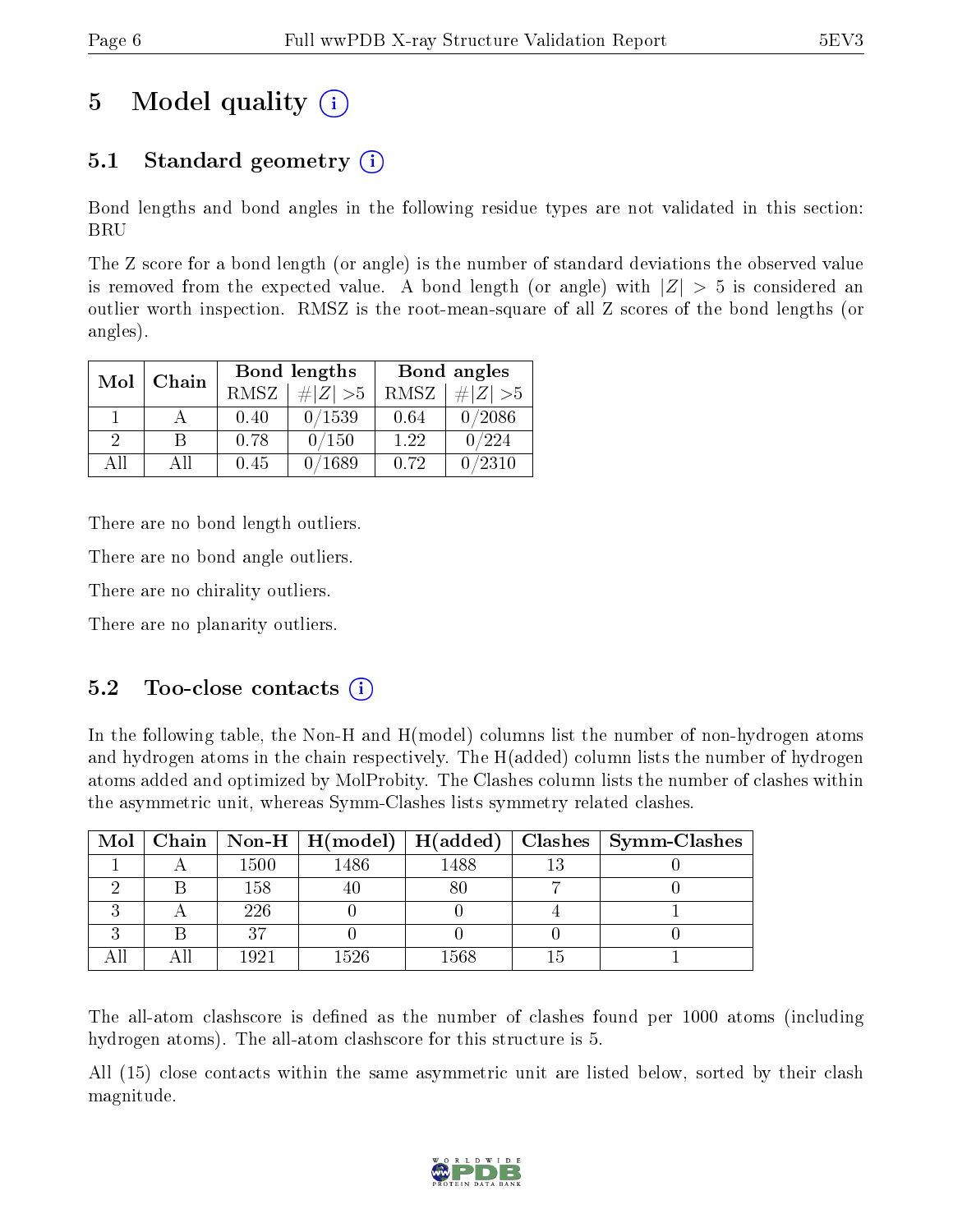| Atom-1              | Atom-2                       | Interatomic    | Clash         |
|---------------------|------------------------------|----------------|---------------|
|                     |                              | distance $(A)$ | overlap $(A)$ |
| 1:A:268[B]:ASN:ND2  | 3:A:401:HOH:O                | 1.96           | 0.98          |
| 2:B:8:DU:H2"        | 2: B:9:DU:C6                 | 2.25           | 0.65          |
| 1: A:146: ARG: NH1  | 2: B:9:DU:O3'                | 2.31           | 0.59          |
| 2:B:8:DU:H2'        | 2:B:9:DU:H5'                 | 1.82           | 0.59          |
| 1:A:147:GLN:NE2     | 2:B:8:DU:H3                  | 2.06           | 0.54          |
| 1:A:280[B]:THR:HG21 | 3:A:556:HOH:O                | 2.08           | 0.54          |
| 1:A:190:GLN:NE2     | 3:A:402:HOH:O                | 2.24           | 0.49          |
| 1:A:244:VAL:HG12    | 1: A:245:TYR:N               | 2.30           | 0.45          |
| 1: A: 195: LYS: O   | $1:A:196:ASN:\overline{HB3}$ | 2.18           | 0.44          |
| 1:A:302:TYR:CD2     | 2:B:2:U:H4'                  | 2.54           | 0.43          |
| 1:A:147:GLN:OE1     | 2:B:9:DU:O2                  | 2.37           | 0.43          |
| 1:A:147:GLN:HE22    | 2:B:8:DU:H3                  | 1.68           | 0.42          |
| 1:A:216:GLY:HA3     | 1:A:250:VAL:O                | 2.20           | 0.41          |
| 1: A:276: LYS:O     | 1:A:280[B]:THR:HG23          | 2.20           | 0.41          |
| 1:A:244:VAL:HB      | 3:A:496:HOH:O                | 2.21           | 0.41          |

All (1) symmetry-related close contacts are listed below. The label for Atom-2 includes the symmetry operator and encoded unit-cell translations to be applied.

| Atom-1 | Atom-2                                      | Interatomic<br>distance $(A)$ | Clash<br>overlap $(A)$ |
|--------|---------------------------------------------|-------------------------------|------------------------|
|        | 545<br>$3:A:451:HOH:O$   $3:A:508:HOH:O[4]$ | 2.12                          | 1.08                   |

## 5.3 Torsion angles (i)

#### 5.3.1 Protein backbone (i)

In the following table, the Percentiles column shows the percent Ramachandran outliers of the chain as a percentile score with respect to all X-ray entries followed by that with respect to entries of similar resolution.

The Analysed column shows the number of residues for which the backbone conformation was analysed, and the total number of residues.

| Mol   Chain | Analysed                                |  | <b>Favoured</b>   Allowed   Outliers   Percentiles         |
|-------------|-----------------------------------------|--|------------------------------------------------------------|
|             | $197/201(98\%)$   196 (100\%)   1 (0\%) |  | $\begin{array}{ c c c c }\n\hline\n100 & 100\n\end{array}$ |

There are no Ramachandran outliers to report.

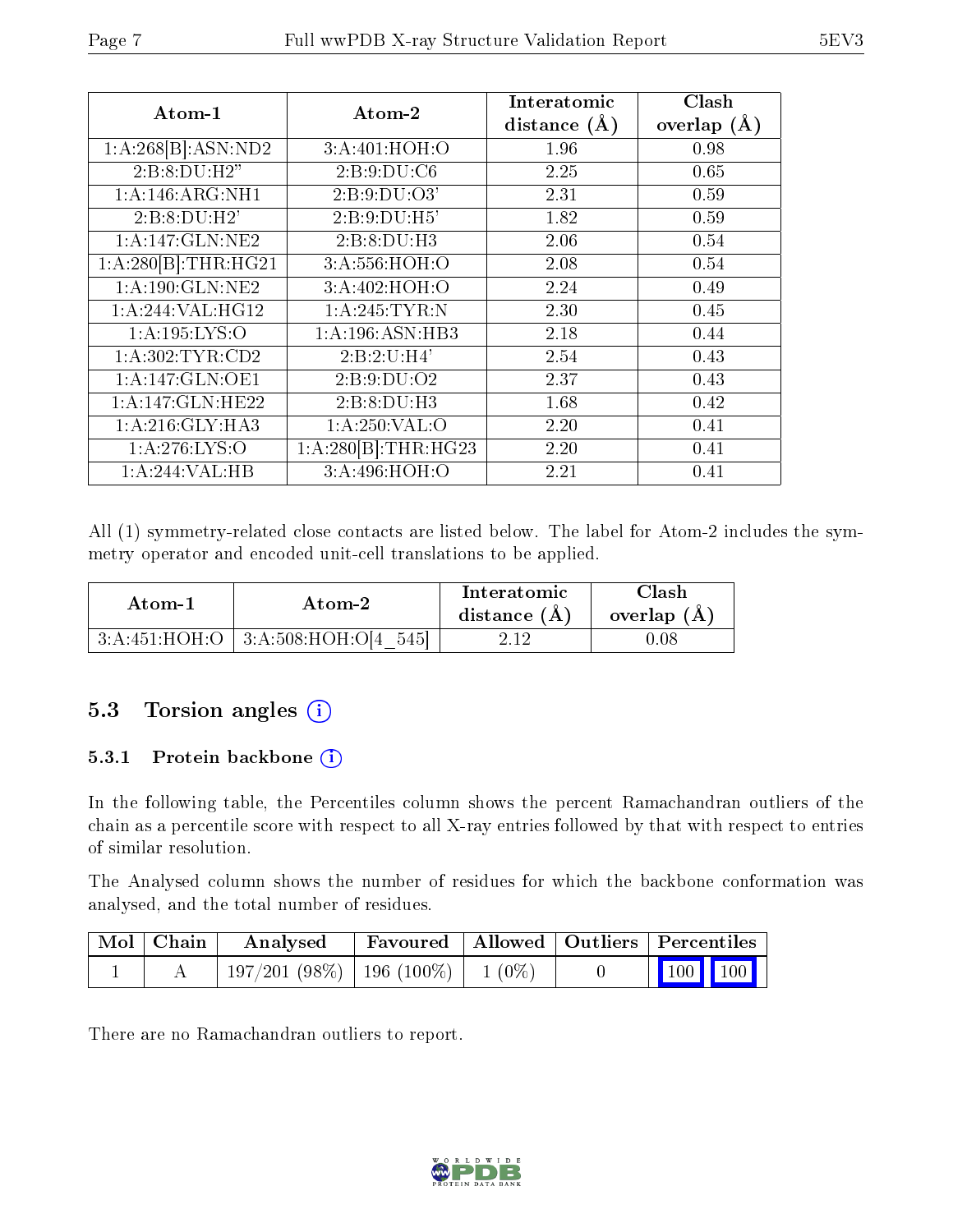#### 5.3.2 Protein sidechains  $\left( \mathbf{r} \right)$

In the following table, the Percentiles column shows the percent sidechain outliers of the chain as a percentile score with respect to all X-ray entries followed by that with respect to entries of similar resolution.

The Analysed column shows the number of residues for which the sidechain conformation was analysed, and the total number of residues.

| $\mid$ Mol $\mid$ Chain $\mid$ | Analysed   Rotameric   Outliers   Percentiles |  |    |  |
|--------------------------------|-----------------------------------------------|--|----|--|
|                                | $159/166$ (96\%)   157 (99\%)   2 (1\%)       |  | 44 |  |

All (2) residues with a non-rotameric sidechain are listed below:

| Mol | Chain | Res  | l'ype |
|-----|-------|------|-------|
|     |       | l YZ |       |
|     |       |      |       |

Some sidechains can be flipped to improve hydrogen bonding and reduce clashes. There are no such sidechains identified.

### $5.3.3$  RNA  $(i)$

There are no RNA molecules in this entry.

## 5.4 Non-standard residues in protein, DNA, RNA chains (i)

1 non-standard protein/DNA/RNA residue is modelled in this entry.

In the following table, the Counts columns list the number of bonds (or angles) for which Mogul statistics could be retrieved, the number of bonds (or angles) that are observed in the model and the number of bonds (or angles) that are dened in the Chemical Component Dictionary. The Link column lists molecule types, if any, to which the group is linked. The Z score for a bond length (or angle) is the number of standard deviations the observed value is removed from the expected value. A bond length (or angle) with  $|Z| > 2$  is considered an outlier worth inspection. RMSZ is the root-mean-square of all Z scores of the bond lengths (or angles).

|  | $\mathbf{Mod}_{\mathbb{C}}$<br>$\mid$ Type $\mid$ Chain $\mid$ Res $\mid$ Link |                                                                   |  |            |      |                                   |      |                              |  |  |  |  | Bond lengths |  | Bond angles |  |
|--|--------------------------------------------------------------------------------|-------------------------------------------------------------------|--|------------|------|-----------------------------------|------|------------------------------|--|--|--|--|--------------|--|-------------|--|
|  |                                                                                | Counts   RMSZ $\mid \#  Z  > 2$   Counts   RMSZ $\mid \#  Z  > 2$ |  |            |      |                                   |      |                              |  |  |  |  |              |  |             |  |
|  | $_{\rm BRU}$                                                                   |                                                                   |  | 15, 21, 22 | 1.86 | $\frac{1}{2}$ $(13\%)$   17,30,33 | 1.94 | $\mid$ $\mid 2\ (11\%) \mid$ |  |  |  |  |              |  |             |  |

In the following table, the Chirals column lists the number of chiral outliers, the number of chiral centers analysed, the number of these observed in the model and the number defined in the Chemical Component Dictionary. Similar counts are reported in the Torsion and Rings columns.

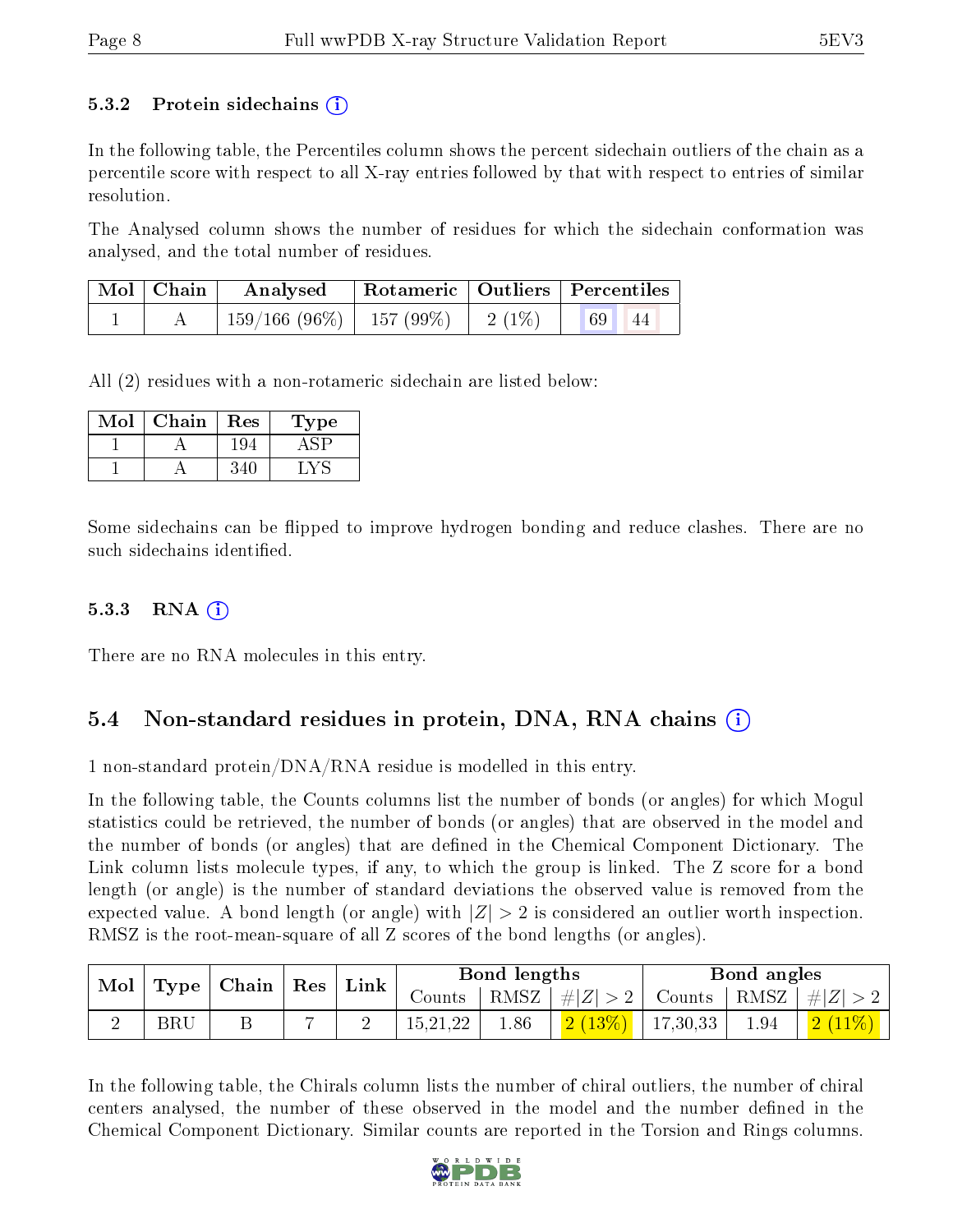'-' means no outliers of that kind were identified.

|            |  |        | Mol   Type   Chain   Res   Link   Chirals   Torsions   Rings |  |
|------------|--|--------|--------------------------------------------------------------|--|
| <b>BRU</b> |  | $\sim$ | $0/4/21/22$ $0/2/2/2$                                        |  |

All (2) bond length outliers are listed below:

|  |              | Mol   Chain   Res   Type   Atoms | $\mathbf{Z}$  | $\vert$ Observed( $\rm{A}$ ) $\vert$ Ideal( $\rm{A}$ ) $\vert$ |          |
|--|--------------|----------------------------------|---------------|----------------------------------------------------------------|----------|
|  |              | $BRU$   $C4-C5$   6.49           |               | 1.46                                                           | .38      |
|  | $_{\rm BRU}$ | $\degree$   C2-N3 .              | $\vert$ -2.03 |                                                                | $1.38\,$ |

All (2) bond angle outliers are listed below:

| Mol | Chain | Res <sub>1</sub> | Type | Atoms      |         | Observed $(°)$ | Ideal $(^\circ)$ |
|-----|-------|------------------|------|------------|---------|----------------|------------------|
|     |       |                  | BRU  | $C4-N3-C2$ | 6.76    | 120.85         | 115 14           |
|     |       |                  | BRU  | $C5-C4-N3$ | $-2.45$ | 120.70         | 123.64           |

There are no chirality outliers.

There are no torsion outliers.

There are no ring outliers.

No monomer is involved in short contacts.

#### 5.5 Carbohydrates  $(i)$

There are no carbohydrates in this entry.

### 5.6 Ligand geometry  $(i)$

There are no ligands in this entry.

### 5.7 [O](https://www.wwpdb.org/validation/2017/XrayValidationReportHelp#nonstandard_residues_and_ligands)ther polymers  $(i)$

There are no such residues in this entry.

### 5.8 Polymer linkage issues  $(i)$

There are no chain breaks in this entry.

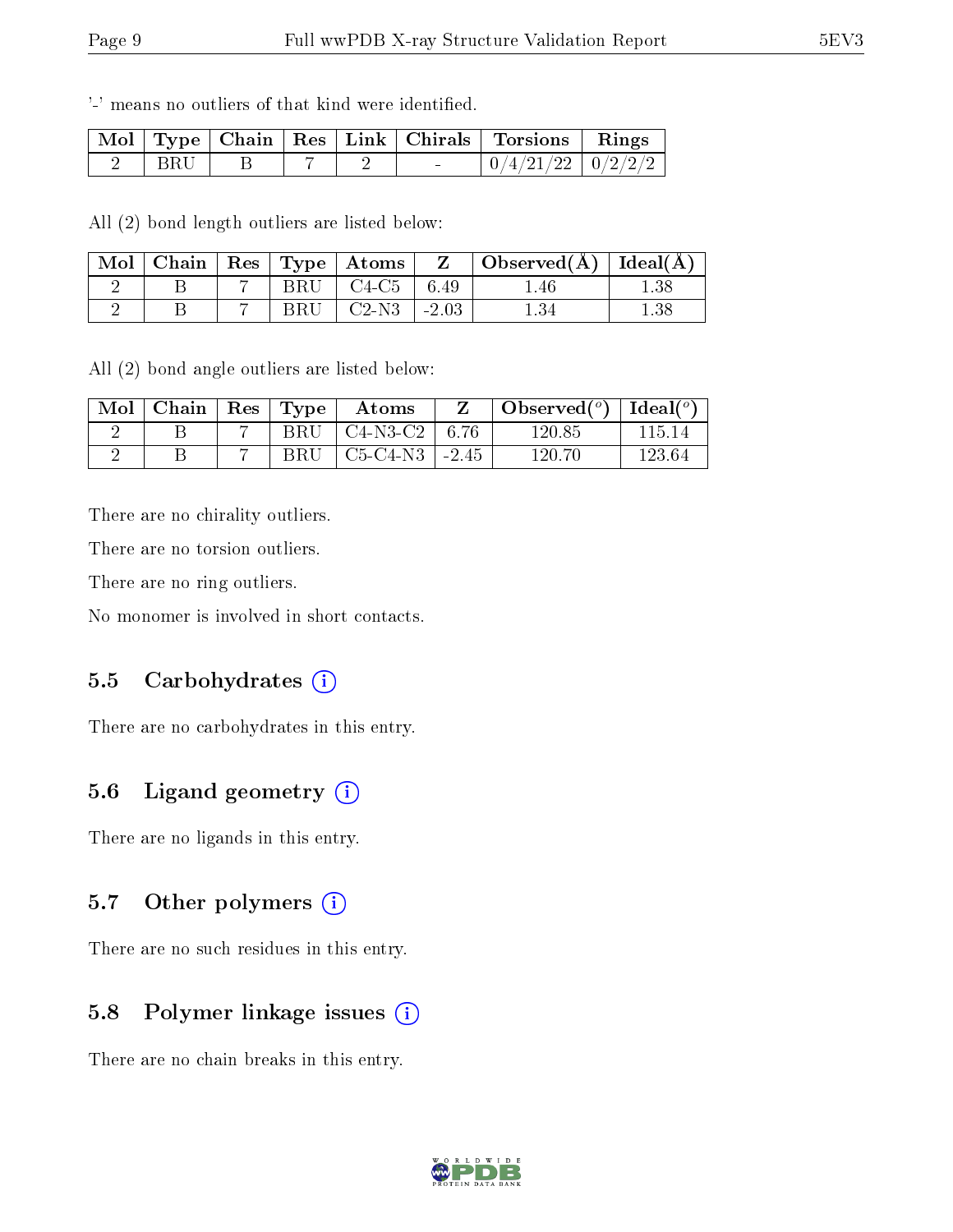# 6 Fit of model and data  $(i)$

# 6.1 Protein, DNA and RNA chains  $(i)$

In the following table, the column labelled  $#RSRZ> 2'$  contains the number (and percentage) of RSRZ outliers, followed by percent RSRZ outliers for the chain as percentile scores relative to all X-ray entries and entries of similar resolution. The OWAB column contains the minimum, median,  $95<sup>th</sup>$  percentile and maximum values of the occupancy-weighted average B-factor per residue. The column labelled ' $Q< 0.9$ ' lists the number of (and percentage) of residues with an average occupancy less than 0.9.

| Mol | Chain | Analysed        | ${ <\hspace{-1.5pt}{\mathrm{RSRZ}} \hspace{-1.5pt}>}$ | $\rm \#RSRZ{>}2$                | $OWAB(A^2)$    | $\bf Q\textcolor{black}{<}0.9$ |
|-----|-------|-----------------|-------------------------------------------------------|---------------------------------|----------------|--------------------------------|
|     |       | 196/201(97%)    | 0.58                                                  | $21(10\%)$ 6<br>$\vert 6 \vert$ | 12, 21, 47, 80 |                                |
|     |       | $4/8$ (50\%)    | $-0.18$                                               | 100<br>100                      | 14, 17, 19, 36 |                                |
| All | All   | $200/209(95\%)$ | 0.56                                                  | $\boxed{6}$<br>$21 (10\%)$ 6    | 12, 21, 47, 80 |                                |

All (21) RSRZ outliers are listed below:

| Mol            | Chain              | Res | Type        | <b>RSRZ</b> |
|----------------|--------------------|-----|-------------|-------------|
| $\mathbf{1}$   | $\overline{\rm A}$ | 237 | $\rm GLY$   | 13.0        |
| $\overline{1}$ | $\overline{\rm A}$ | 235 | <b>LEU</b>  | 11.7        |
| $\mathbf{1}$   | $\overline{A}$     | 238 | <b>MET</b>  | 11.1        |
| $\overline{1}$ | $\overline{\rm A}$ | 236 | PRO         | 10.6        |
| $\mathbf{1}$   | $\overline{A}$     | 244 | VAL         | 10.3        |
| $\overline{1}$ | $\overline{A}$     | 239 | SER         | 8.4         |
| $\overline{1}$ | $\overline{A}$     | 243 | SER         | 5.5         |
| $\overline{1}$ | $\overline{\rm A}$ | 145 | THR         | $5.2\,$     |
| $\overline{1}$ | $\overline{A}$     | 242 | PRO         | 4.4         |
| $\mathbf{1}$   | $\overline{A}$     | 245 | <b>TYR</b>  | 4.4         |
| $\mathbf{1}$   | $\overline{\rm A}$ | 158 | PHE         | 4.3         |
| $\overline{1}$ | $\overline{\rm A}$ | 180 | <b>GLN</b>  | 4.3         |
| $\overline{1}$ | $\overline{A}$     | 340 | <b>LYS</b>  | 3.8         |
| $\mathbf{1}$   | $\boldsymbol{A}$   | 298 | <b>LEU</b>  | 3.4         |
| $\overline{1}$ | $\overline{\rm A}$ | 234 | PRO         | 3.0         |
| $\overline{1}$ | $\overline{\rm A}$ | 233 | <b>GLN</b>  | 3.0         |
| $\overline{1}$ | $\overline{\rm A}$ | 241 | ASN         | 2.7         |
| $\mathbf{1}$   | $\boldsymbol{A}$   | 247 | PRO         | 2.7         |
| $\overline{1}$ | $\overline{\rm A}$ | 146 | ${\rm ARG}$ | 2.5         |
| $\overline{1}$ | $\overline{\rm A}$ | 194 | <b>ASP</b>  | 2.5         |
| $\mathbf{1}$   | A                  | 246 | VAL         | 2.2         |